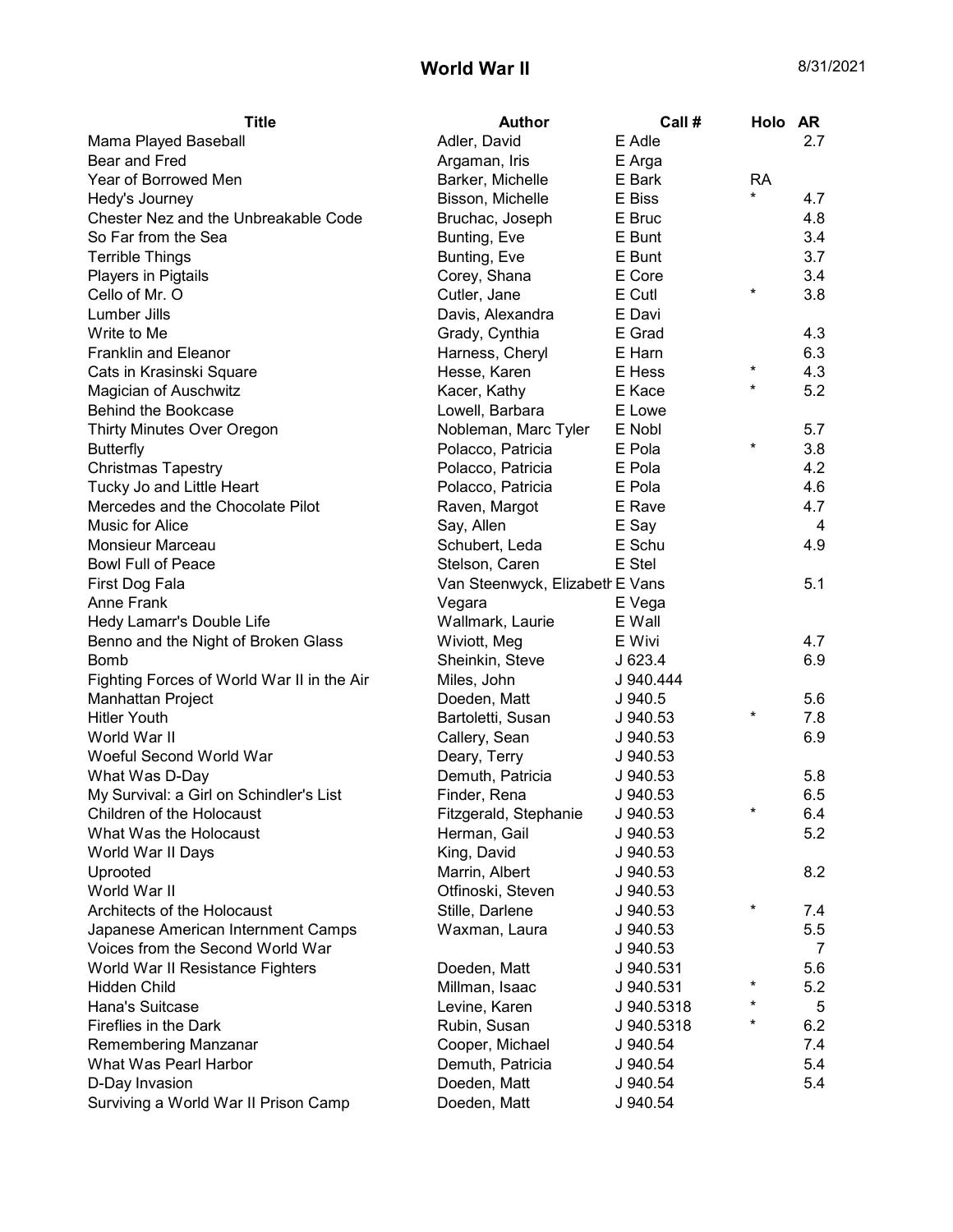## **World War II** 8/31/2021

| <b>Title</b>                                                         | <b>Author</b>         | Call #<br>Holo AR        |     |
|----------------------------------------------------------------------|-----------------------|--------------------------|-----|
| Black and White Airmen: Their True History                           | Fleischman, John      | J 940.54                 | 7.6 |
| You Wouldn't Want to Be a World War II Pilot                         | Graham, Ian           | J 940.54                 | 5.3 |
| World War II Spies and Secret Agents                                 | Kallen, Stuart        | J 940.54                 | 6.1 |
| On the Horizon                                                       | Lowry, Lois           | J 940.54                 |     |
| You Wouldn't Want to Be a Secret Agent During W Malam, John          |                       | J 940.54                 | 4.2 |
| Calvin Graham's World War II Story                                   | Marsico, Katie        | J 940.54                 | 4.5 |
| Pearl Harbor                                                         | Messner, Kate         | J 940.54                 | 6.9 |
| Yankee Doodle Gals: Women Pilots of WWII                             | Nathan, Amy           | J 940.54                 | 6.7 |
| Attack on Pearl Harbor                                               | Owens, Lisa           | J 940.54                 | 5.9 |
| <b>Heroes of Dunkirk</b>                                             | Owens, Lisa           | J 940.54                 | 5.7 |
| Women Pilots of World War II                                         | Owens, Lisa           | J 940.54                 | 5.8 |
| Who Were the Tuskegee Airmen?                                        | Smith, Sherri         | J 940.54                 | 5.5 |
| Fighting Forces of World War II On Land                              | Miles, John           | J 940.541                |     |
| Fighting Forces of World War II On the Home Fron Miles, John         |                       | J 940.541                |     |
| Sachiko                                                              | Stelson, Caren        | J 940.5425               | 5.7 |
| Pearl Harbor Time Capsule                                            | Fowler, Natalie       | J 940.5426               |     |
| Ghosts in the Fog                                                    | Seiple, Samantha      | J 940.5428               | 7.8 |
| Tuskegee Airmen                                                      | Doeden, Matt          | J 940.544                | 5.2 |
| Fighting Forces of World War II at Sea                               | Miles, John           | J 940.545                |     |
| World War II Escapes and Rescues                                     | Doeden, matt          | J 940.5472               | 5.3 |
| World War II Code Breakers                                           | Owens, Lisa           | J940.5486                | 6.1 |
| We Will Not be Silent                                                | Freedman, Russell     | $^\star$<br>J 943.08     | 7.7 |
| Candy Bomber: The Story of the Berlin Airlift's Cho Tunnell, Michael |                       | J 943.15                 | 7.2 |
| What Was the Bombing of Hiroshima                                    | Brallier, Jess        | J 949.54                 |     |
| Soviet Night Witches                                                 | Dell, Pamela          | J 949.54                 | 5.4 |
| Going Solo                                                           | Dahl, Roald           | J B Dahl                 | 6.1 |
| Genius: a Photobiography of Albert Einstein                          | Delano, Marfe         | J B Einstein             | 7.6 |
| Who Was Anne Frank                                                   | Abramson, Ann         | J B Frank<br>4.6         |     |
| Danger in the Darkest Hour                                           | Osborne, Mary         | J Fantasy Osbo Supe 1    | 4.1 |
| Attack on Pearl Harbor                                               | Bowman, Chris         | J GN Bowm                | 3.8 |
| Anne Frank's Diary: the graphic adaptation                           | Folman, Ari           | J GN Folm                | 5.5 |
| <b>White Bird</b>                                                    | Palacio, R.J.         | J GN Pala                | 3.5 |
| <b>Brave Emily</b>                                                   | Tripp, Valerie        | J History Amer Emil      | 4.9 |
| Light in the Cellar                                                  | Buckey, Sarah         | J History Amer Moll      | 4.7 |
| Clues in the Shadows                                                 | Ernst, Kathleen       | J History Amer Moll      |     |
| Spy on the Home Front                                                | Hart, Alison          | J History Amer Moll      | 4.2 |
| Molly and the Movie Star                                             | Tripp, Valerie        | J History Amer Moll      | 4.4 |
| Molly Marches On                                                     | Tripp, Valerie        | J History Amer Moll      | 3.6 |
| Molly Saves the Day                                                  | Tripp, Valerie        | J History Amer Moll      | 3.7 |
| <b>Molly Takes Flight</b>                                            | Tripp, Valerie        | J History Amer Moll      | 4.2 |
| Molly's Puppy Tale                                                   | Tripp, Valerie        | J History Amer Moll      | 4.3 |
| Molly's Surprise                                                     | Tripp, Valerie        | J History Amer Moll      | 3.6 |
| Meet Molly                                                           | Tripp, Valerie        | J History Amer Moll 1    | 4.2 |
| Molly Learns a Lesson                                                | Tripp, Valerie        | J History Amer Moll 2    | 3.7 |
| Happy Birthday, Molly!                                               | Tripp, Valerie        | J History Amer Moll 4    | 3.5 |
| <b>Changes for Molly</b>                                             | Tripp, Valerie        | J History Amer Moll 6    | 3.7 |
| Uprooted                                                             | Banks, Lynne Reid     | J History Bank           |     |
| Twenty and Ten                                                       | Bishop, Claire Huchet | $\ast$<br>J History Bish | 4   |
| War I Finally Won                                                    | Bradley, Kimberly     | J History Brad           | 3.7 |
| War that Saved My Life                                               | Bradley, Kimberly     | J History Brad           | 4.1 |
| Code Talker                                                          | Bruchac, Joseph       | J History Bruc           | 6.4 |
|                                                                      |                       |                          |     |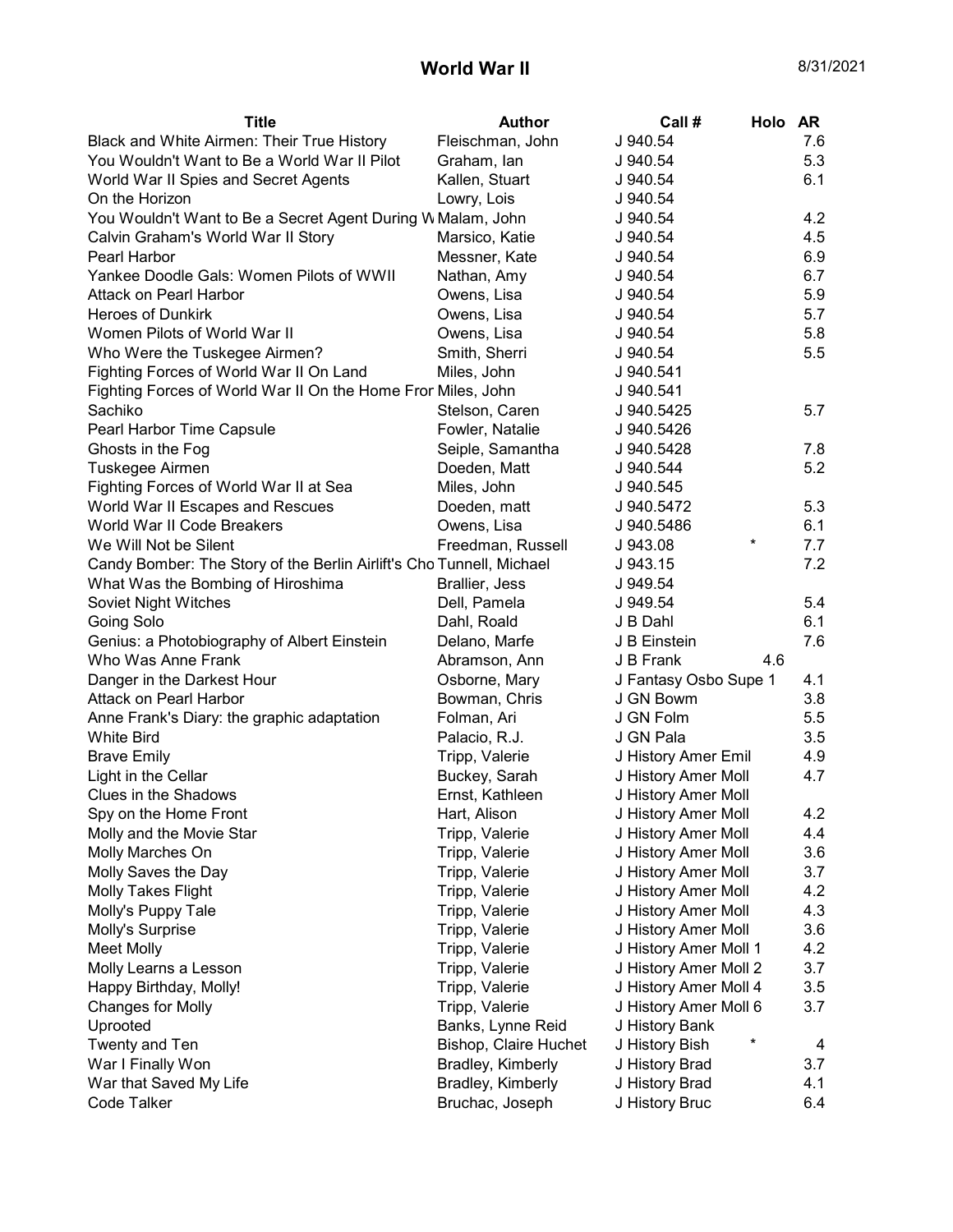## **World War II** 8/31/2021

| Carelli, Anne<br>Skylark and Wallcreeper<br>J History Care<br>Safest Lie<br>Cerrito, Angela<br>J History Cerr<br>Coerr, Eleanor<br>4.1<br>Sadako and the Thousand Paper Cranes<br>J History Coer<br>5.6<br><b>Early Sunday Morning</b><br>Denenberg, Barry<br>J History Dene<br>5.2<br>Journal of Ben Uchida<br>J History Dene<br>Denenberg, Barry<br>Avion My Uncle Flew<br>Fisher, Cyrus<br>5.3<br>J History Fish<br>4.3<br><b>Hitler's Daughter</b><br>French, Jackie<br>J History Fren<br>Ruth and the Night of the Broken Glass<br>$\overline{4}$<br>Berne, Emma<br>J History Girl<br>Hettie and the London Blitz<br>Walsh, Jenni<br>J History Girl<br>Grenade<br>Gratz, Alan<br>J History Grat<br>5.2<br>Refugee<br>Gratz, Alan<br>J History Grat |
|---------------------------------------------------------------------------------------------------------------------------------------------------------------------------------------------------------------------------------------------------------------------------------------------------------------------------------------------------------------------------------------------------------------------------------------------------------------------------------------------------------------------------------------------------------------------------------------------------------------------------------------------------------------------------------------------------------------------------------------------------------|
|                                                                                                                                                                                                                                                                                                                                                                                                                                                                                                                                                                                                                                                                                                                                                         |
|                                                                                                                                                                                                                                                                                                                                                                                                                                                                                                                                                                                                                                                                                                                                                         |
|                                                                                                                                                                                                                                                                                                                                                                                                                                                                                                                                                                                                                                                                                                                                                         |
|                                                                                                                                                                                                                                                                                                                                                                                                                                                                                                                                                                                                                                                                                                                                                         |
|                                                                                                                                                                                                                                                                                                                                                                                                                                                                                                                                                                                                                                                                                                                                                         |
|                                                                                                                                                                                                                                                                                                                                                                                                                                                                                                                                                                                                                                                                                                                                                         |
|                                                                                                                                                                                                                                                                                                                                                                                                                                                                                                                                                                                                                                                                                                                                                         |
|                                                                                                                                                                                                                                                                                                                                                                                                                                                                                                                                                                                                                                                                                                                                                         |
|                                                                                                                                                                                                                                                                                                                                                                                                                                                                                                                                                                                                                                                                                                                                                         |
|                                                                                                                                                                                                                                                                                                                                                                                                                                                                                                                                                                                                                                                                                                                                                         |
|                                                                                                                                                                                                                                                                                                                                                                                                                                                                                                                                                                                                                                                                                                                                                         |
| Nazi Prison Camp Escape<br>Burgan, Michael<br>J History Grea                                                                                                                                                                                                                                                                                                                                                                                                                                                                                                                                                                                                                                                                                            |
| Summer of My German Soldier<br>5.2<br>Greene, Bette<br>J History Gree                                                                                                                                                                                                                                                                                                                                                                                                                                                                                                                                                                                                                                                                                   |
| Morning is a Long Time Coming<br>6.4<br>Greene, Constance<br>J History Gree                                                                                                                                                                                                                                                                                                                                                                                                                                                                                                                                                                                                                                                                             |
| Louder Than Words<br>J History Kace<br>Kacer, Kathy                                                                                                                                                                                                                                                                                                                                                                                                                                                                                                                                                                                                                                                                                                     |
| <b>Masters of Silence</b><br>Kacer, Kathy<br>J History Kace 2                                                                                                                                                                                                                                                                                                                                                                                                                                                                                                                                                                                                                                                                                           |
| Sound of Freedom<br>Kacer, Kathy<br>J History Kace Hero 1                                                                                                                                                                                                                                                                                                                                                                                                                                                                                                                                                                                                                                                                                               |
| Green Glass Sea<br>Klages, Ellen<br>J History Klag 1<br>4.6                                                                                                                                                                                                                                                                                                                                                                                                                                                                                                                                                                                                                                                                                             |
| 4.2<br>White Sands, Red Menace<br>Klages, Ellen<br>J History Klag 2                                                                                                                                                                                                                                                                                                                                                                                                                                                                                                                                                                                                                                                                                     |
| 5<br>Fala<br>Klimo, Kate<br>J History Klim 8                                                                                                                                                                                                                                                                                                                                                                                                                                                                                                                                                                                                                                                                                                            |
| J History Levi<br>Annie's Promise<br>Levitin, Sonia<br>4.3                                                                                                                                                                                                                                                                                                                                                                                                                                                                                                                                                                                                                                                                                              |
| T4<br>4.2<br>LeZotte, Ann<br>J History Lezo                                                                                                                                                                                                                                                                                                                                                                                                                                                                                                                                                                                                                                                                                                             |
| $^\star$<br>Number the Stars<br>4.5<br>Lowry, Lois<br>J History Lowr                                                                                                                                                                                                                                                                                                                                                                                                                                                                                                                                                                                                                                                                                    |
| 5.3<br><b>Snow Treasure</b><br>McSwigan, Marie<br>J History Mcsw                                                                                                                                                                                                                                                                                                                                                                                                                                                                                                                                                                                                                                                                                        |
| Anastasia, The Last Grand Duchess<br>5.8<br>Meyer, Carolyn<br>J History Meye                                                                                                                                                                                                                                                                                                                                                                                                                                                                                                                                                                                                                                                                            |
| Journal of Scott Pendleton Collins<br>Myers, Walter<br>J History Myer<br>5                                                                                                                                                                                                                                                                                                                                                                                                                                                                                                                                                                                                                                                                              |
| 6<br>Orphan Band of Springdale<br>Nesbet, Anne<br>J History Nesb                                                                                                                                                                                                                                                                                                                                                                                                                                                                                                                                                                                                                                                                                        |
| 5.2<br>Rescue<br>Nielsen, Jennifer<br>J History Niel                                                                                                                                                                                                                                                                                                                                                                                                                                                                                                                                                                                                                                                                                                    |
| *<br>Nielsen, Jennifer<br>5.8<br>Resistance<br>J History Niel                                                                                                                                                                                                                                                                                                                                                                                                                                                                                                                                                                                                                                                                                           |
| Quilt<br>5.1<br>Paulsen, Gary<br>J History Paul                                                                                                                                                                                                                                                                                                                                                                                                                                                                                                                                                                                                                                                                                                         |
| On the Wings of Heroes<br>Peck, Richard<br>J History Peck<br>4.6                                                                                                                                                                                                                                                                                                                                                                                                                                                                                                                                                                                                                                                                                        |
| Chance: Escape from the Holocaust<br>Shulevitz, Uri<br>J History Shul                                                                                                                                                                                                                                                                                                                                                                                                                                                                                                                                                                                                                                                                                   |
| Soldier Bear<br>5.2<br>Tak, Bibi<br>J History Tak                                                                                                                                                                                                                                                                                                                                                                                                                                                                                                                                                                                                                                                                                                       |
| I Survived the Battle of D-Day<br>J History Tars 18<br>4.7<br>Tarshis, Lauren                                                                                                                                                                                                                                                                                                                                                                                                                                                                                                                                                                                                                                                                           |
| I Survived the Bombing of Pearl Harbor<br>Tarshis, Lauren<br>J History Tars 4<br>4.3                                                                                                                                                                                                                                                                                                                                                                                                                                                                                                                                                                                                                                                                    |
| $^\star$<br>5.1<br>I Survived the Nazi Invasion<br>Tarshis, Lauren<br>J History Tars 9                                                                                                                                                                                                                                                                                                                                                                                                                                                                                                                                                                                                                                                                  |
| Timothy of the Cay<br>Taylor, Theodore<br>5.3<br>J History Tayl                                                                                                                                                                                                                                                                                                                                                                                                                                                                                                                                                                                                                                                                                         |
| Uchida, Yoshiko<br>J History Uchi<br>Journey to Topaz<br>6                                                                                                                                                                                                                                                                                                                                                                                                                                                                                                                                                                                                                                                                                              |
| <b>Hide and Seek</b><br>J History Vos<br>3.6<br>Vos, Ida                                                                                                                                                                                                                                                                                                                                                                                                                                                                                                                                                                                                                                                                                                |
| My Brother, My Sister and I<br>J History Watk<br>4.9<br>Watkins, Yoko                                                                                                                                                                                                                                                                                                                                                                                                                                                                                                                                                                                                                                                                                   |
| So Far from the Bamboo Grove<br>Watkins, Yoko<br>J History Watk<br>4.7                                                                                                                                                                                                                                                                                                                                                                                                                                                                                                                                                                                                                                                                                  |
| $\ast$<br>Behind the Bedroom Wall<br>4.4<br>Williams, Laura<br>J History Will                                                                                                                                                                                                                                                                                                                                                                                                                                                                                                                                                                                                                                                                           |
| $^\star$<br>4.6<br>Devil's Arithmetic<br>Yolen, Jane<br>J History Yole                                                                                                                                                                                                                                                                                                                                                                                                                                                                                                                                                                                                                                                                                  |
| World War II Pilots<br>J History You<br>Burgan, Michael                                                                                                                                                                                                                                                                                                                                                                                                                                                                                                                                                                                                                                                                                                 |
| World War II Spies<br>Burgan, Michael<br>J History You                                                                                                                                                                                                                                                                                                                                                                                                                                                                                                                                                                                                                                                                                                  |
| At Battle in World War II<br>Doeden, Matt<br>J History You                                                                                                                                                                                                                                                                                                                                                                                                                                                                                                                                                                                                                                                                                              |
| World War II on the Home Front<br>Gitlin, Martin<br>J History You                                                                                                                                                                                                                                                                                                                                                                                                                                                                                                                                                                                                                                                                                       |
| Otfinoski, Steven<br>J History You<br>World War II Infantrymen                                                                                                                                                                                                                                                                                                                                                                                                                                                                                                                                                                                                                                                                                          |
| Stealing Nazi Secrets in World War II<br>Raum, Elizabeth<br>J History You                                                                                                                                                                                                                                                                                                                                                                                                                                                                                                                                                                                                                                                                               |
| World War II<br>Raum, Elizabeth<br>J History You                                                                                                                                                                                                                                                                                                                                                                                                                                                                                                                                                                                                                                                                                                        |
| World War II Naval Forces<br>Raum, Elizabeth<br>J History You                                                                                                                                                                                                                                                                                                                                                                                                                                                                                                                                                                                                                                                                                           |